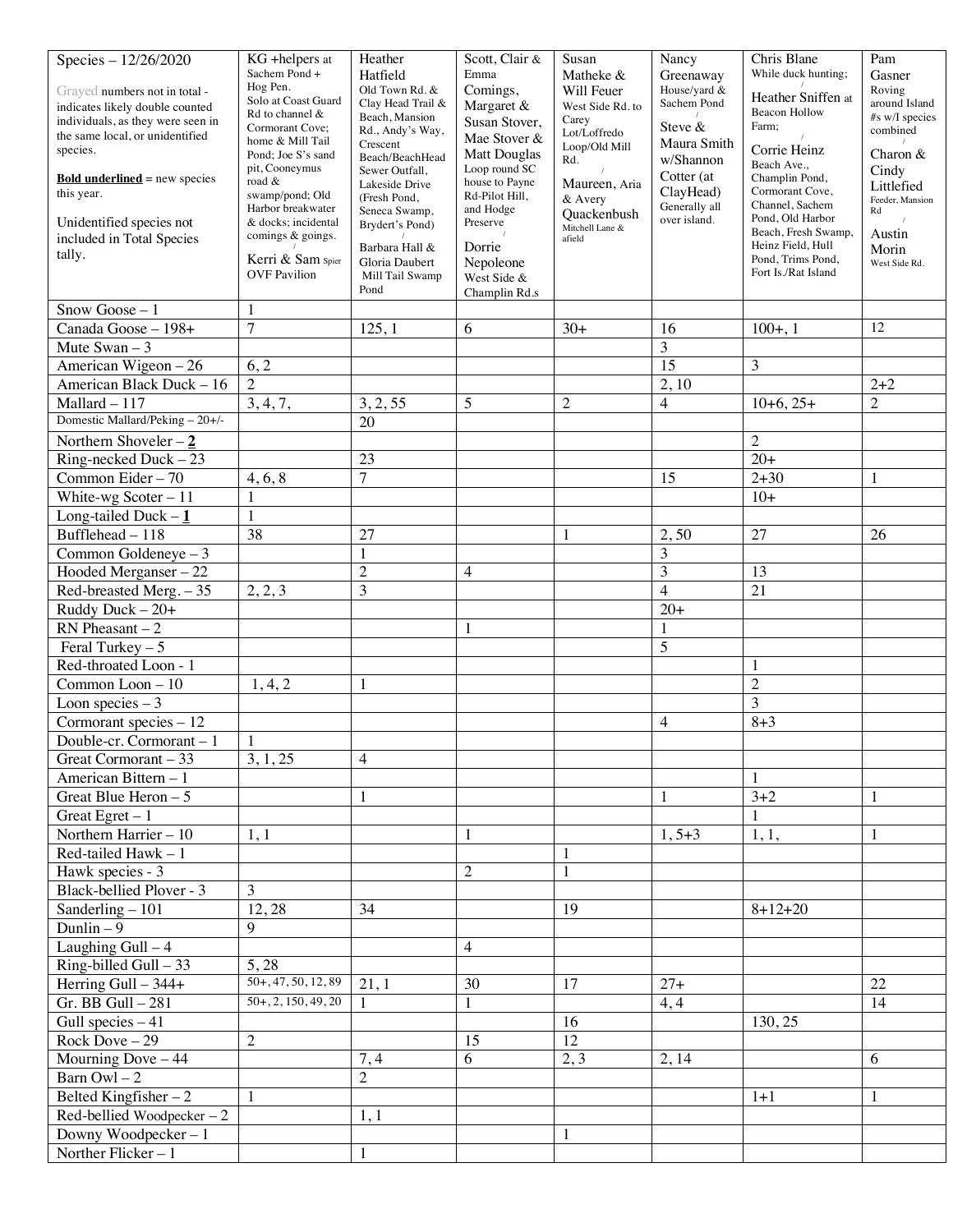| American Kestrel - 1           |          |                |      |                |                |    |          |
|--------------------------------|----------|----------------|------|----------------|----------------|----|----------|
| Blue $\text{Jay} - 11$         |          | 3, 3           |      |                |                |    | 4        |
| American Crow - 85+            | 1, 3, 13 | 10, 8          | 6    | 7,8            | $2, 25+$       |    | 2,1      |
| Fish Crow $-9$                 | 5        |                |      |                |                |    | 4        |
| Crow species - 18              |          |                |      |                |                | 18 |          |
| B-c chickadee $-24$            | 1, 1     | 4, 2           | 1, 5 | 8              |                |    | 2        |
| Red-breasted Nuthatch - 1      |          |                |      |                |                |    |          |
| White-br. Nuthatch $-2$        |          | 1,1            |      |                |                |    |          |
| Carolina Wren - 19             | 1, 1     | $\mathfrak{2}$ | 5, 2 | 5              | 1,2            |    |          |
| American Robin - 24            | 3        |                | 2,1  |                | 17             |    |          |
| E. Starling $-537+$            | 250      |                |      | 37             | $100+$         |    | 258, 150 |
| Yellow-rumped warbler $-1$     |          |                |      |                |                |    |          |
| Song Sparrow $-24$             |          | 4, 4           | 10   | $\overline{4}$ | $\overline{2}$ |    |          |
| White-throated Spar. $-13$     |          | 11,2           |      |                |                |    |          |
| N. Cardinal $-31$              | 1,       | 12, 4          | 3, 6 | 1, 3           |                |    |          |
| Red-winged Blackbird - 12      |          |                |      |                |                |    | 12       |
| Common Grackle - 7             |          |                |      | 6              |                |    |          |
| Brown-headed Cowbird - 1       |          | $\mathbf{1}$   |      |                |                |    |          |
| House Finch - 18               | 6        | 12             |      |                |                |    |          |
| Red Crossbill $-\underline{7}$ | 7        |                |      |                |                |    |          |
| American Goldfinch - 3         |          | 3              |      |                |                |    |          |
| House Sparrow - 44             |          | 6, 16          | 12   |                | 4              |    | 6        |
| <b>Total Species: 63</b>       |          |                |      |                |                |    |          |
| Individuals: 2486              |          |                |      |                |                |    |          |

Participants: 30 + 3 under 6 + KG – Susan Matheke & Will Feuer, Heather Hatfield, Maureen, Aria & Avery Quackenbush & Fred Betts, Scott, Clair & Emma Comings, Susan, Margaret & Mae Stover & Matt Douglas, Barbara Hall & Gloria Hall Daubert, Dorrie Napoleone, Heather Sniffen, Nancy Greenaway, Corrie Heinz, Pam Gasner (with informants: J. Littlefield, Julia G. & Haley Conant), Chris Blane, Austin Morin, Shannon Cotter, Steve & Maura Smith, Kerri Gaffett & Sam Spier, Charon & Cindy Littlefield, + KG.

Weather: 29 - 32 F Sunny, and 25+/- mph wind from southwest (Gusts to 35 in the morning). Cold & windy.

| Species - 12/26/2020                                        | <b>Darcy Thurrott</b>       | Maggie                        | Lynne                               | Lauren                      | Vickie &                        | Laura                   |
|-------------------------------------------------------------|-----------------------------|-------------------------------|-------------------------------------|-----------------------------|---------------------------------|-------------------------|
| From Afar: "Social Distance"                                | Woodbury, CT                | Komosinski w/<br>Barry S &    | <b>Normandia</b><br>Long Is. Sound, | Miller-<br><b>Donnelly</b>  | <b>Tom Carter</b><br>Newark, DE | Rosenzweig<br>Sedbergh, |
|                                                             |                             | Mary K.                       | home deck, Suffolk                  | Horseneck                   |                                 | England                 |
| Unidentified species not included<br>in Total Species tally |                             | Jamesport, NY                 | Co. Camp, NY                        | State Park, MA              |                                 |                         |
|                                                             |                             |                               | Sunrise 7:14                        |                             | Sunrise 7:22                    | Sunrise 8:30            |
| BI: sunrise $7:10 \&$ sunset $4:24$                         | Sunrise 7:16<br>Sunset 4:18 | Sunrise 7:14:<br>Sunset 4:29: | Sunset $4:30$                       | Sunrise 7:11<br>Sunset 4:17 | Sunset 4:45                     | Sunset $3:51$           |
| *European species                                           |                             |                               |                                     |                             |                                 |                         |
| Canada Goose - 31                                           | 18                          |                               | 13                                  |                             |                                 |                         |
| American Wigeon - 2                                         |                             |                               | $\overline{2}$                      |                             |                                 |                         |
| American Black Duck - 39                                    |                             |                               | 37                                  | $\mathfrak{2}$              |                                 |                         |
| $Mallard - 21$                                              |                             |                               | 21                                  |                             |                                 |                         |
| Ring-necked Duck - 93                                       |                             |                               | 93                                  |                             |                                 |                         |
| Common Eider-4                                              |                             |                               |                                     | 4                           |                                 |                         |
| Harlequin Duck - 1                                          |                             |                               |                                     |                             |                                 |                         |
| White-wg Scoter $-47$                                       |                             |                               | 42                                  | 5                           |                                 |                         |
| Black Scoter - 9                                            |                             |                               | $\overline{5}$                      | 4                           |                                 |                         |
| Bufflehead $-32$                                            |                             |                               | 26                                  | 6                           |                                 |                         |
| Hooded Merganser $-21$                                      | $\overline{2}$              |                               | 19                                  |                             |                                 |                         |
| Common Merganser $-2$                                       | $\overline{2}$              |                               |                                     |                             |                                 |                         |
| Ruddy Duck $-2$                                             |                             |                               | $\mathfrak{2}$                      |                             |                                 |                         |
| $RN$ Pheasant $-1$                                          |                             |                               |                                     |                             |                                 | 1                       |
| Common Loon - 4                                             |                             |                               | 1                                   | 3                           |                                 |                         |
| Turkey Vulture - 1                                          |                             |                               |                                     |                             |                                 |                         |
| Sharp-shinned Hawk $-1$                                     | 1                           |                               |                                     |                             |                                 |                         |
| Red-tailed Hawk $-4$                                        |                             | 4                             |                                     |                             |                                 |                         |
| Peep species $-1$                                           |                             |                               |                                     |                             |                                 |                         |
| $Ring$ -billed Gull $-1$                                    |                             |                               |                                     |                             |                                 |                         |
| Herring Gull - 522                                          |                             | $\overline{2}$                |                                     | 520                         |                                 |                         |
| Gr. Black-backed Gull - 5                                   |                             |                               |                                     | 5                           |                                 |                         |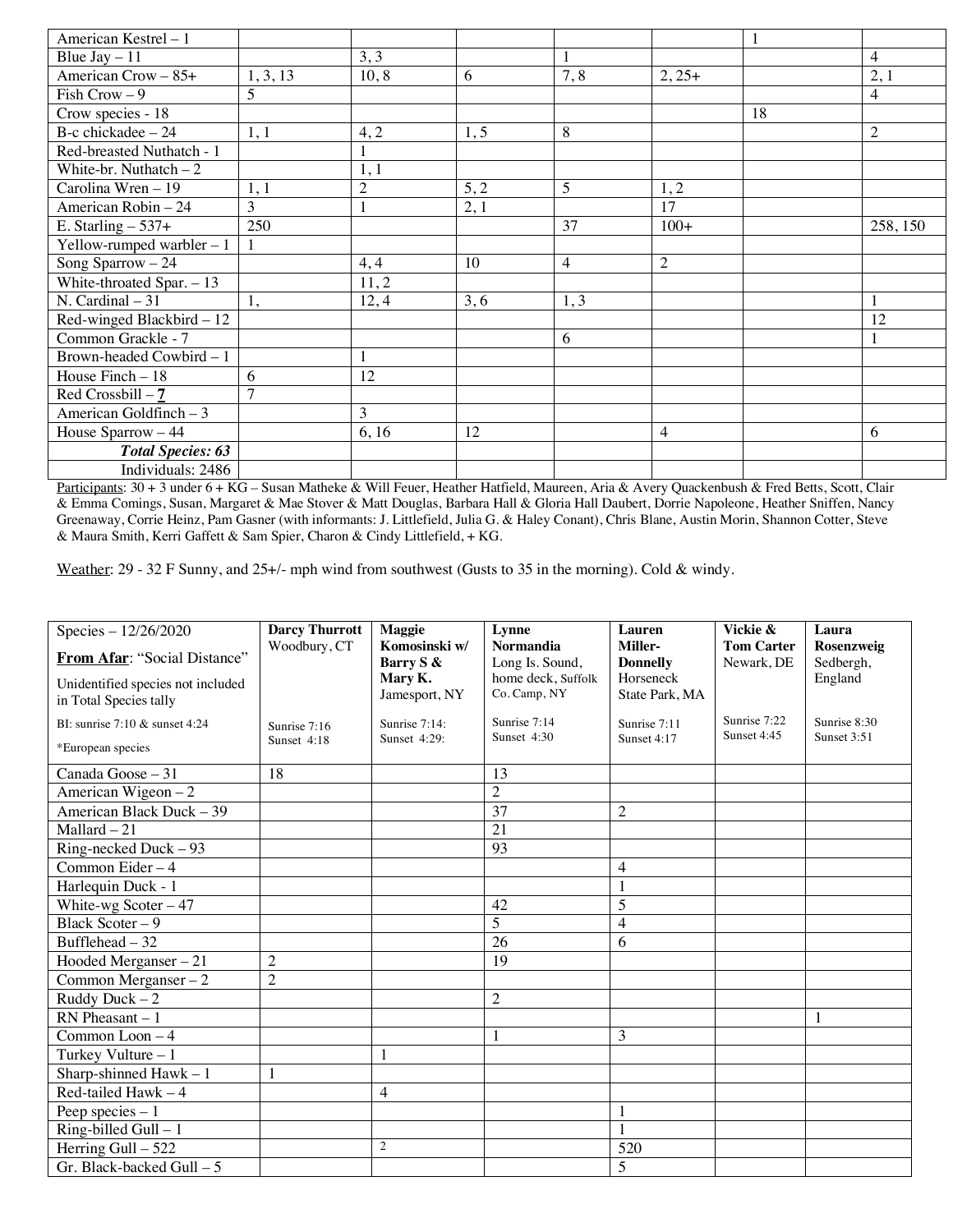| Mourning Dove $-18$         |                | 15             | $\overline{2}$ |                | $\mathbf{1}$   |                |
|-----------------------------|----------------|----------------|----------------|----------------|----------------|----------------|
| *Wood Pigeon $-3$           |                |                |                |                |                | 3              |
| Great Horned Owl $-1$       |                |                | $\mathbf{1}$   |                |                |                |
| Red-bellied Woodpecker $-5$ | $\mathbf{1}$   | 3              |                |                | 1              |                |
| Yellow-bellied Sapsucker-1  |                |                | $\mathbf{1}$   |                |                |                |
| Downy Woodpecker $-3$       | 1              | 1              |                | $\mathbf{1}$   |                |                |
| Hairy Woodpecker $-2$       | $\mathbf{1}$   | 1              |                |                |                |                |
| Norther Flicker-1           |                |                | 1              |                |                |                |
| Peregrine Falcon $-1$       |                |                | $\mathbf{1}$   |                |                |                |
| Blue $\text{Jay} - 14$      | $\overline{4}$ | 10             |                |                |                |                |
| American Crow - 12          | 5              | 3              | $\overline{4}$ |                |                |                |
| ${}^*Crow - 2$              |                |                |                |                |                | $\overline{2}$ |
| *Blue Tit $-4$              |                |                |                |                |                | $\overline{4}$ |
| *Coal Tit $-1$              |                |                |                |                |                | 1              |
| $B-c$ chickadee $-22$       | $\overline{2}$ | 3              | $\overline{2}$ | 15             |                |                |
| Tufted Titmouse $-2$        | $\mathbf{1}$   | 1              |                |                |                |                |
| White-br. Nuthatch $-6$     | $\overline{2}$ | $\overline{2}$ | $\overline{2}$ |                |                |                |
| Red-breasted Nuthatch $-13$ |                |                |                | 13             |                |                |
| Carolina Wren $-3$          | $\mathbf{1}$   | $\overline{c}$ |                |                |                |                |
| Winter Wren $-2$            |                |                |                |                | $\mathfrak{2}$ |                |
| Golden-crowned Kinglet $-8$ |                |                |                | 8              |                |                |
| American Robin - 3          |                |                |                | 3              |                |                |
| $*Robin - 2$                |                |                |                |                |                | $\overline{2}$ |
| $*$ Thrush - 1              |                |                |                |                |                | $\mathbf{1}$   |
| Northern Mockingbird $-2$   |                | $\overline{c}$ |                |                |                |                |
| E. Starling $-34$           | 8              | 26             |                |                |                |                |
| Yellow-rumped warbler $-13$ |                |                |                | 13             |                |                |
| Field Sparrow $-3$          |                | 3              |                |                |                |                |
| Song Sparrow $-9$           |                | $\overline{c}$ | 1              | 6              |                |                |
| White-throated sparrow $-9$ | 3              | 6              |                |                |                |                |
| Sparrow species - 11        |                | 6              |                |                | 5              |                |
| $S.C. Junco-13$             | 5              | 3              |                |                | $\overline{5}$ |                |
| N. Cardinal $-5$            | 3              | 1              |                |                | $\mathbf{1}$   |                |
| Red-winged Blackbird - 1    |                | 1              |                |                |                |                |
| House Finch $-16$           | $\overline{2}$ | 9              |                |                | 5              |                |
| American Goldfinch - 7      | $\mathbf{1}$   | $\overline{c}$ |                | $\overline{4}$ |                |                |
| House $Sparrow - 11$        |                | 8              | $\overline{2}$ |                |                | $\mathbf{1}$   |
| <b>Total Species: 58</b>    |                |                |                |                |                |                |
| Individuals: 1,801          |                |                |                |                |                |                |

## **12/26/2020 - From Afar:**

I added the times of sunrise and sunset for each place in the table above, simply because I thought it was interesting.

Vickie and Tom Carter-Newark, DE We hope you had a nice Christmas. We were "birding" at our birdfeeder on the 26th. Nothing too unusual: slated colored juncos, sparrows, house finches, 1, mourning dove, winter wrens, 1 male cardinal, 1 red belly woodpecker right after we put out the suet Wishing you a very Happy New Year!

Lynne Normandia - Sorry We missed the zoom the other night. Here's my list from Dec. 26 which was also part of the Orient Christmas Count in the park next to my house. Weather was frigid with gusting winds that brought big waves. The usual thousands of scoters weren't visible. Even the Eider disappeared. But we were lucky to spook a great horned (sorry Mr. Owl) which was thrilling. Better New year! Hugs from Long Island Sound, **GREAT POND** - CANADA GOOSE 13 IN FLIGHT, A WIGEON 2 (SEEN FROM CAMP), MALLARD 21, A BLACK DUCK 37, RING-NECKED DUCK 93 BUFFLEHEAD 26, HOODED MERGANSER 19, RUDDY DUCK 2 (SEEN FROM CAMP), HOUSE SPARROW 2. **SOUND FROM LYNN NORMANDIA'S DECK (EASTERN END OF LEETON DRIVE)** - WW SCOTER 42, BLACK SCOTER 5, MOURNING DOVE 2, COMMON LOON 1, P FALCON 1 (FLYING DOWN LEETON DRIVE), BC CHICKADEE 2, SONG SPARROW 1. SUFFOLK COUNTY CAMP, YELLOW BELLIED SAPSUCKER 1 (ADULT MALE SEEN BY ALL 4 OF US AT CLOSE RANGE), GREAT HORNED OWL 1, N FLICKER 1, A CROW 4, WB NUTHATCH 2